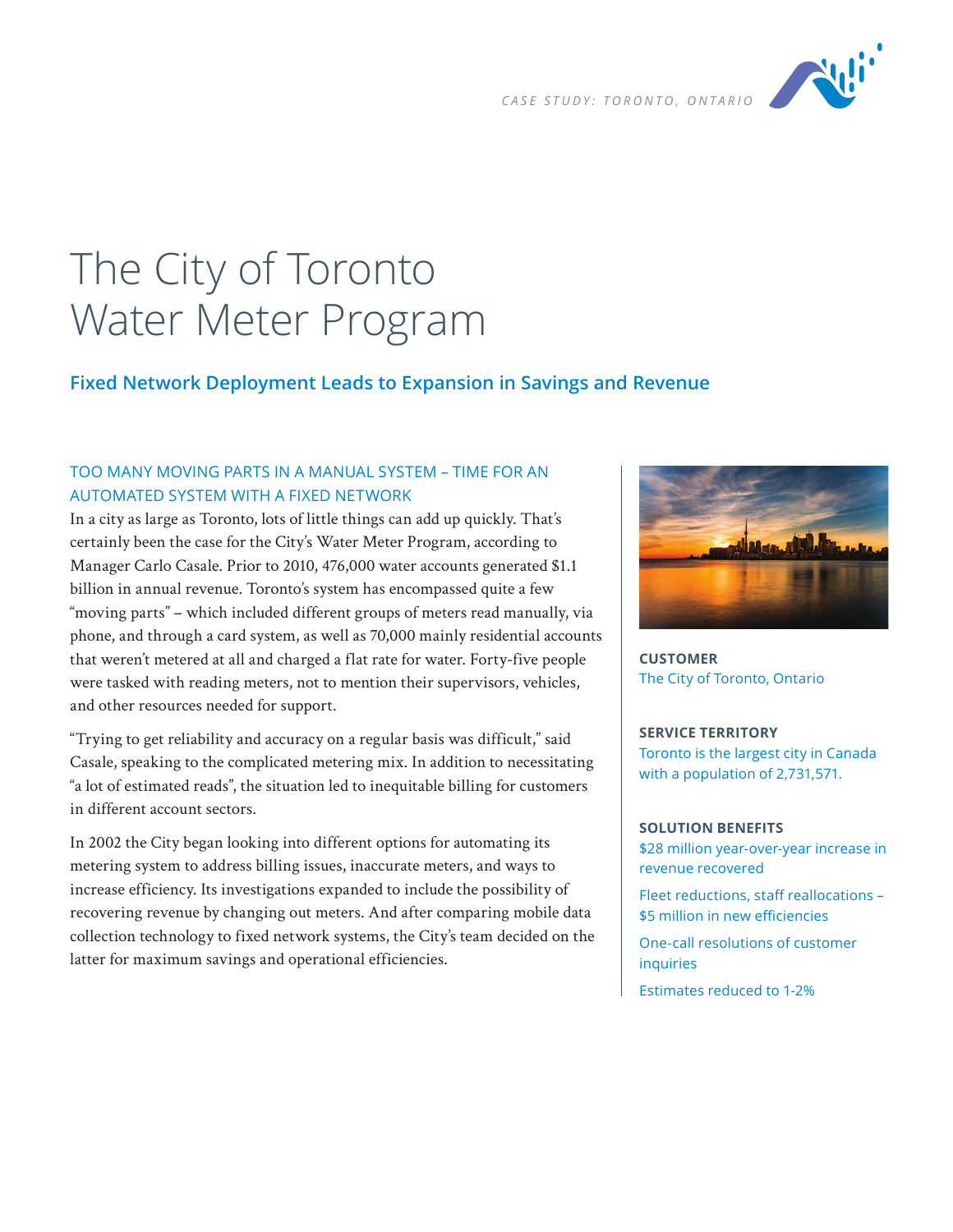

# MAXIMIZING EFFICIENCIES BY (SMART WATER) NETWORKING WITH NEPTUNE

Most of the City of Toronto's water meters have been Neptune® meters, continuing an association going back more than a century. So when the City went forward with the new system, it sought a full turnkey solution. The Neptune team worked closely with the City to deliver the full turnkey solution, including meter and AMI endpoint installations, system integration, deployment, public education, and communications. "There were clear lines of communication between the City and Neptune, and they were easy to work with," said Casale. The project began in 2010 with a budget of \$220 million; the project was finished a year ahead of schedule and \$40 million under budget.

That's not the only area in which the City has saved money. Following the February 2016 implementation of cloud-based data and analytics, Toronto Water customers can go online to monitor and review their own usage. "We can walk them through their water use with a one-call resolution instead of a service order and a truck rolling to investigate," said Casale.

Truck rollouts are now so infrequent that Toronto was able to reduce its fleet and associated vehicle cost for metering-related functions. As a part of this process, he added, "We've amalgamated positions and redeployed personnel – and identified \$5 million in staffing savings through efficiencies."

Customers have quickly acclimated to the new metering system and are enjoying the benefits realized through advanced analytics and communications."They have more confidence in us because they can see the water they use every day instead of after 90 days on a bill," said Casale. "Dispute testings [of meters] after high water bill complaint calls have dropped drastically. Estimates are

down from 25 to 30 percent to just one or two percent. Those who originally had flat-rate accounts have reduced their bills by 25-40 percent."

Large commercial and industrial customers are especially glad that the City enables them to track their water consumption. While comprising just 17,000 accounts, they make up nearly a third of the total bringing in \$400 million in revenue every year. Knowing how much each drop counts, "they're hungry for this information," according to Casale, "because it helps them make sense of their process and their spending. For instance, they can compare one day of water use to another day of water use and see where they used more water when cooling systems were turned on, then they can take steps to reduce cooling costs. Manufacturers love it." He also mentioned that in just a few months, the staff who look after energy efficiencies in Toronto's large towers and skyscrapers have come to depend on the ability to monitor their daily usage, and have sent grateful emails to the City.

# LEVERAGING DATA TO LEVEL-UP SAVINGS AND REVENUE

Each year the City of Toronto receives 800 million meter readings from its fixed network system. And Neptune is providing intelligent insights for a smart water network, particularly in leak detection and customer service.

Casale is excited about next steps. "We'll be looking more at grouping similar accounts – such as our 550 public schools – to compare consumption. We're also looking at providing alerts to engage customers," who'll receive emails when their water usage exceeds levels that they preselect. Customers could even compare their usage to a daily average across the service area or to another district or ward within the City. "It helps them think about water usage, and will help us promote conservation."